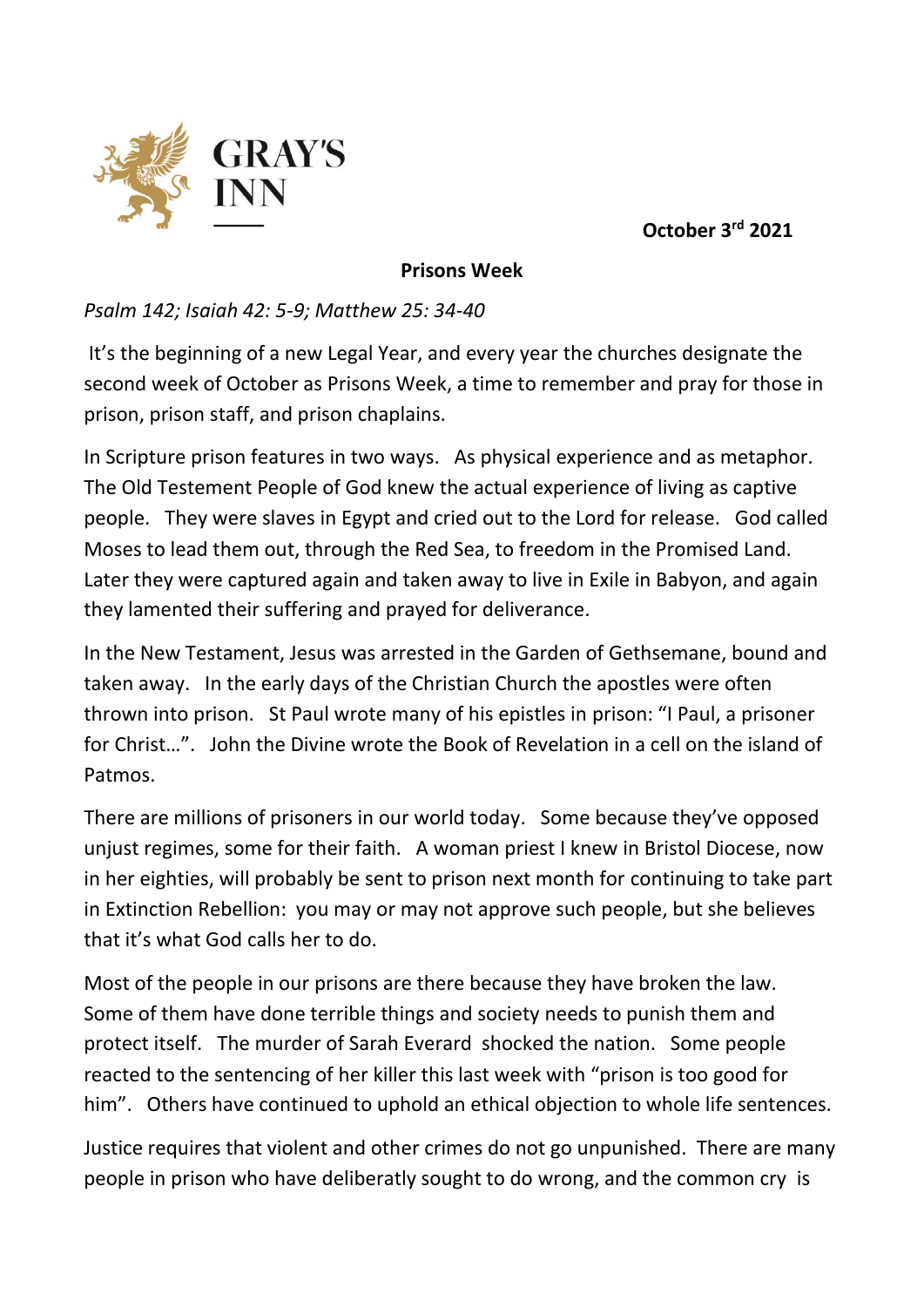"Lock 'em up and throw away the key". They deserve what they get. They must pay the price for whaqt they've done.

But we also know that there are many factors behind why people end up in prison: being brought up ith no sense of right and wrong, a deep-set grievance caused by poverty and inequality, a lack of self-esteem, gang pressure, mental illness, a dependence on alcohol and – especially amongst prisoners these days – on drugs.

Last night there were about 79 thousand people in our prisons, including just over three thousand women. Over a quarter were from a BAME background, despite BAME people making up only 16% of the population. England and Wales put more people, per capita, into prison than any other country in Western Europe – over twice as many as in Scandinavia. Spending on education, behaviour management and resettlement has at best stagnated. Extra funding has reduced suicides, but overall violence has increased, most worryingly in young offender institutions. There is talk that, once the pandemic is over, prisoner numbers could increase to 90, even 95 thousand.

"Remember those who are in prison, as though you were in prison with them" wrote the author of the Epistle to the Hebrews. And as we heard in the Second Lesson, Jesus drew a remarkable picture of where people might find him. "I was in prison and you visited me". How they must have laughed: Lord, when did we ever see you in prison, and visit you? "When you did it to the least of my brethren, you did it to me".

I said that Scripture features prison in two ways, as a physical experience and as metaphor. The prophet Isaiah in our first lesson was bringing good news to the people in Exile: "bring out the prisoners from the dungeon, from the prison those who sit in darkeness". Liberation is near! But he was also addressing a deeper alienation, their fear that in Exile God had given up on them. Or as we sang with the Psalmist: "Bring my soul out of prison."

The 17th-century poet Richard Lovelace wrote "Stone walls do not a prison make, Nor iron bars a cage: Minds innocent and quiet take That for an hermitage." One of the things he meant was that physical incarceration is not the only form of prison that one can suffer. So where might we might be looking, hoping, praying for release?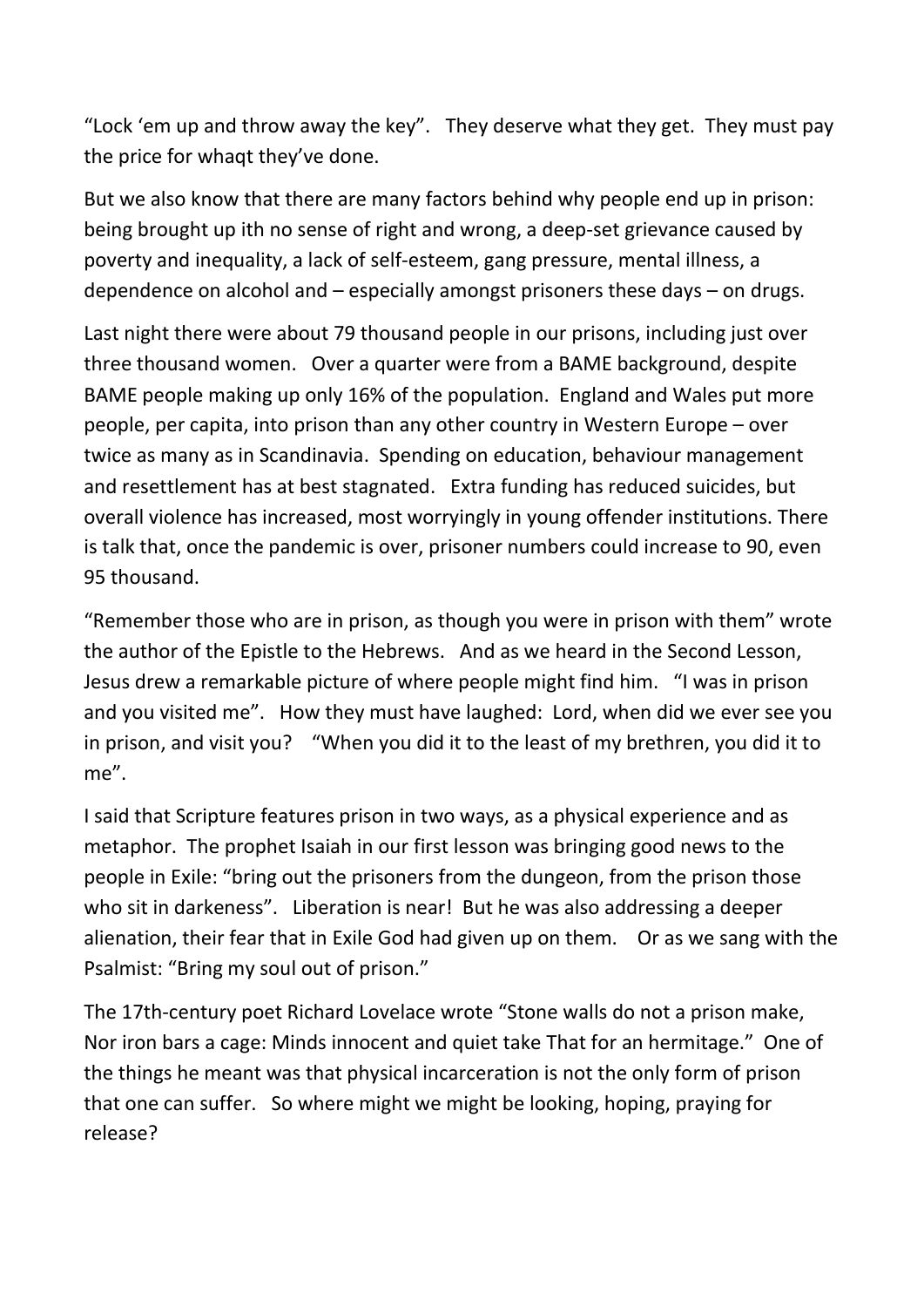What is it that keeps us back or holds us down. I know that talking about sin may no longer be polite or woke, but people sentenced to prison do not have the monopoly on wrong-doing. Confession is good for the soul. Knowing you're forgiven is even better.

And the deeper we risk going the more we find other things which hold us captive: shame, fear, failure , can also become the bars through which we look out on the world. We too might pray with the Psalmist, "Bring my soul out of prison." We too might be seeking freedom. "I have come to bind up the broken-hearted, to proclaim liberty to the captives and release to the prsioners".

This, to finish. During my five years at Portsmouth Cathedral I was also the stand-in chaplain at Kingston Prison, just along the Southsea promenade, taking services when the actual chaplain was not available. Kingston is now closed, but at the time it was for lifers, mainly men who had murdered their wife or siblings. So many of them were older, but the Chapel "trusty" was a young man in his twenties who'd been the sacristan at his parish church until one day, in a family row over breakfast, he'd killed his grandfather with a bread knife. Many of you would have warmed to him as he had a passion for the Book of Common Prayer and the King James Version. I would put out a modern liturgy on the altar, but when I processed in he'd replaced it with the BCP!

One Maundy Thursday, celebrating the institution of the Eucharist, I happened to note that in the circle around the altar there was me and twelve men. Just like the Last Supper in the Upper Room. So what does it means to place a piece of bread into hands that have murdered? And Jesus said, "This is my body, given for you".

I preached that evening, anticipating Good Friday the next day, about the Polish Franciscan priest Maximillian Kolbe. In 1941 in another prison, in fact in the death camp of Auschwitz, Father Kolbe volunteered to die in place of a stranger who unlike Kolbe had a wife and children. There was one man in our Chapel congregation who never spoke. I guessed from his name that he was Polish, perhaps spoke little English, and that he was there because he'd killed his wife. At the end of the service he showed me a picture he kept in his prayer book, it was the face of Maximillian Kolbe who I'd been preaching about, and he asked me to visit him in his cell. Around the walls were more small drawings of the priest which he'd copied out. So this was how he spent his time, day after day, in his cell in Kingston Prison, in the prison of his